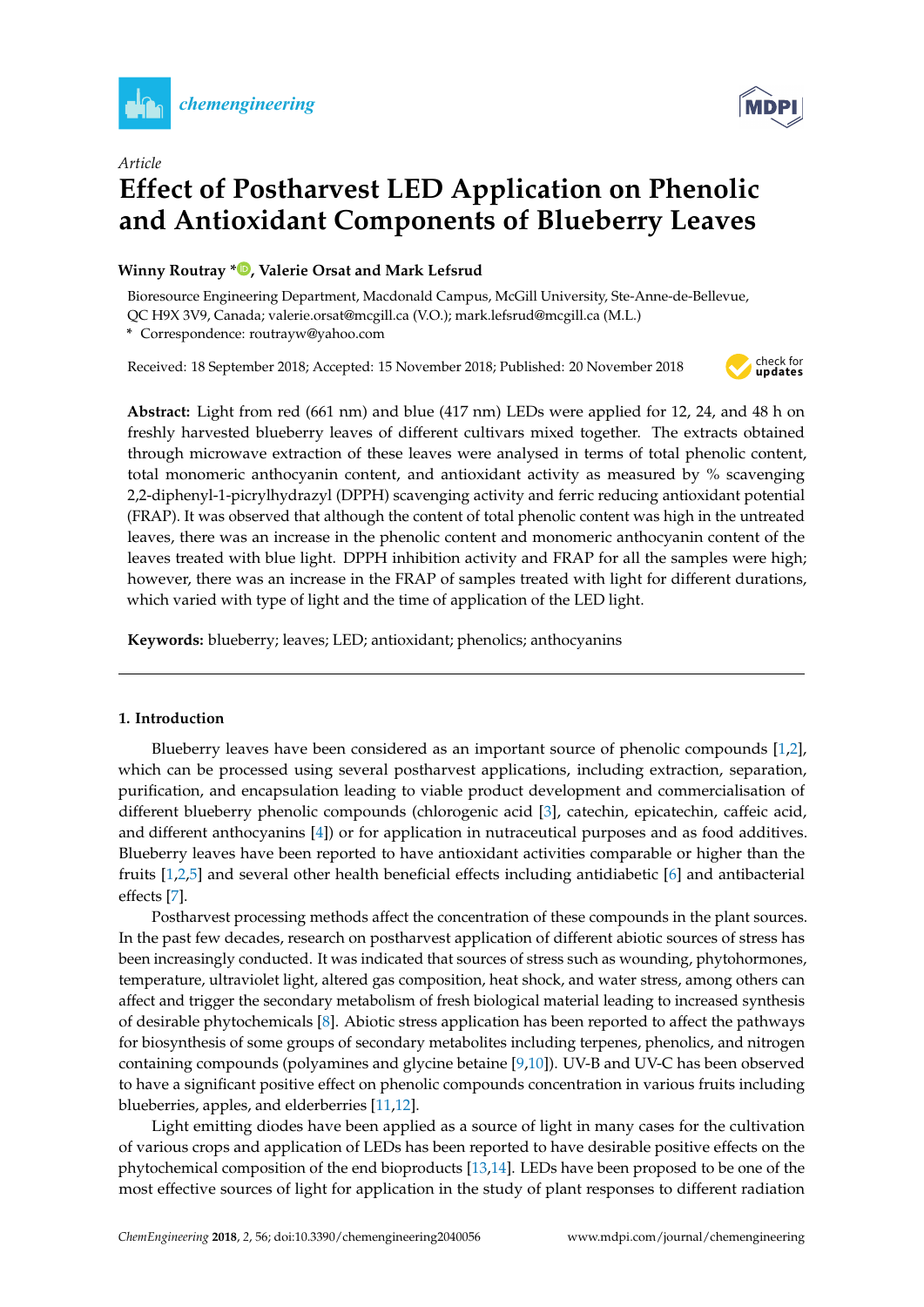spectra, because of the narrow band spectra of a number of wavelengths [\[15\]](#page-7-14). LEDs have been applied as a combination of various wavelengths, such as red and blue together, which have been observed to give better results than application of one type of LEDs alone, as observed in the case of red curled lettuces [\[13\]](#page-7-12). Similarly, application of LEDs might be more helpful in tracking the specific postharvest effects of various particular wavelengths of light on the biomaterials and in studying the mechanisms involved.

This manuscript summarizes the preliminary studies conducted by postharvest application of red and blue LED on the freshly harvested blueberry leaves, to observe the effect of the LED application, as a function of different time periods, on the quantities of total phenolics, total monomeric anthocyanins and the antioxidant activity measured in terms of percentage of scavenging of DPPH and in terms of FRAP. For analytical measurements, the blueberry leaf extracts were obtained using a microwave-assisted extraction method which has been discussed in our previous publications [\[3](#page-7-2)[,16\]](#page-7-15).

#### **2. Materials and Methods**

## *2.1. Preparation of Blueberry Leaf Sample*

Leaves of different cultivars of highbush blueberry (*Vaccinium corymbosum* L.) were harvested during the fall of 2013 from Quinn Farm (Notre-Dame-de-l'Ile-Perrot, Quebec, QC, Canada). Green leaves were collected from plants growing in a small plot, on the same day. The leaves were uniformly mixed, before being processed and employed for the detailed experimentation and analyses. Approximately 10 g of uniformly-mixed leaves was freeze-dried (Freezone® 2.5 l Freeze Dry System, Labconco Corporation, Kansas City, MO, USA), to determine their initial moisture content which was estimated to be 61.55% (wet basis).

Samples prepared with another portion of fresh blueberry leaves were subjected to postharvest LED applications and colour indices of the leaves were measured at regular intervals. After the measurement of colour indices, the leaves samples were freeze-dried. The dried leaves were ground and stored at  $-18$  °C for further analyses.

### *2.2. Application of LED and Measurement of Colour Indices*

LED application was conducted at room temperature, which was maintained between 20 to 25  $°C$ . The leaves were spread uniformly as a single layer, over the white surface on a plastic tray, for uniform application of LED. The colour indices (*L*, *a*, and *b*) of individual leaves were measured using a Colorimeter (Konica Minolta, Japan). The LED arrays (Orbitec, Madison, WI, USA) were fixed at a height of 39.4 cm (15.5 inches) from the centre of the tray surface. The time periods of application of LEDs, including red light with wavelength 661 nm and blue light with wavelength 417 nm were fixed at 12, 24, and 48 h. The applied photosynthetic photon flux densities were measured using a quantum meter (Model QMSS-ELEC, Serial number 1496, Apogee Instruments Inc., Logan, UT, USA) as 6 µmol m<sup>-2</sup> s<sup>-1</sup> and 24 µmol m<sup>-2</sup> s<sup>-1</sup> for blue and red LEDs respectively. After the scheduled time of application of LEDs, the colour indices (*L*\*, *a*\*, and *b*\*) of the leaves were measured again. The total colour change ( $\delta E$ ) of leaves was calculated according to Equation (1):

$$
\delta E = \left[ (L - L^*)^2 + (a - a^*)^2 + (b - b^*)^2 \right]^{0.5}
$$
 (1)

#### *2.3. Extraction and Analysis of Different Compounds and Antioxidant Activity*

All chemicals used during the study were of analytical grade (Greenfield Ethanol Inc., Brampton, ON, Canada; Sigma-Aldrich, St-Louis, MO, USA; Fisher Scientific, Nepean, ON, Canada). Blueberry leaves extract were obtained using microwave extraction for 24 min at 20% power level, with solvent combination of 77.6 mL 30% ethanol solution and 2.4 mL of 1.5 M citric acid solution, in a microwave digester ((Star system 2, CEM Mathews, Stallings, NC, USA) with a nominal power level of 800 W at 2450 MHz). Total phenolic content, total monomeric anthocyanin content, % scavenging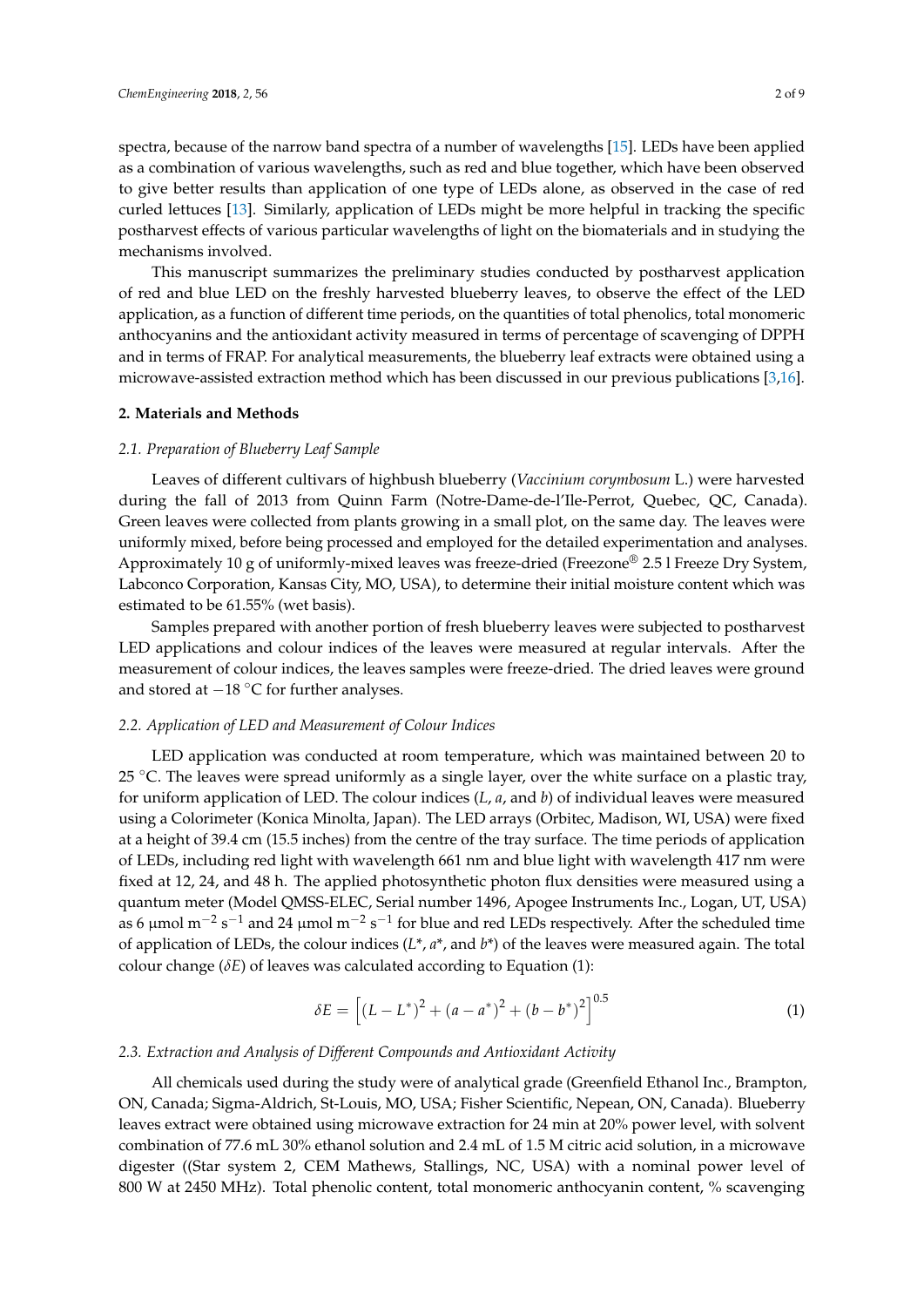2,2-diphenyl-1-picrylhydrazyl (DPPH) and ferric reducing antioxidant potential (FRAP) analysed using methods described in our previous studies conducted on blueberry leaves [\[3](#page-7-2)[,16\]](#page-7-15). Extraction and corresponding chemical analyses were conducted in triplicate.

## *2.4. Statistical Design and Analyses*

Statistical analyses were conducted using JMP 10 (SAS Institute Inc., Cary, NC, USA). Statistical design 1 consisted of combinations of categorical factor "type of light" (red and blue) and continuous factor "time of application" (12, 24, and 48 h), with a total of 18 combinations (six combinations with three replicates of each combination). The second experiment was designed with "type of light" and "time of application", both considered as categorical factors with a total of 18 combinations, for which comparison of Least Squares (LS) means were conducted with Student's *t*-test and Tukey's HSD (Honest significant difference) analysis for all the responses. For all statistical designs, all levels of a factor or combinations of levels of factors were conducted in triplicate.

## **3. Results and Discussion**

## *3.1. Overall Effect of the Application of LED on Different Phytochemicals Concentration*

Several reports have mentioned the increase in the total content of phenolic compounds and anthocyanins in plant material due to the abiotic stress. LED light has generally been applied during cultivation of different plants leading to activation of different secondary metabolic pathways and interconversion of compounds of interest. Table [1](#page-2-0) summarizes the content of total polyphenols, total monomeric anthocyanins, antioxidant capacity (DPPH), and reducing power (FRAP) of blueberry leaves extracts prepared after a respective time of application of different wavelengths of LEDs. The application of blue light for 12 h increased the concentration of total phenolics as compared to extract obtained from untreated leaves and the application of up to 24 h increased, maintained, or decreased the phenolic concentration (which has led to high standard deviation), however the application for 48 h led to deterioration of the compounds in all observed cases. Nonetheless, the application of red light led to a decrease in phenolic content as compared to untreated leaves, which decreased further with an increase in time of light application.

| Light           | Level | Time (h) | <b>Total Phenolics</b><br>(mg GAE/g Dry<br>Matter) | <b>Total Monomeric</b><br>Anthocyanins (mg M<br>3-G Equiv./g Dry Matter) | % Scavenging<br>(DPPH)            | FRAP (mg AA<br>Equiv./g Dry<br>Matter) |
|-----------------|-------|----------|----------------------------------------------------|--------------------------------------------------------------------------|-----------------------------------|----------------------------------------|
| Untreated Batch |       |          | $160.962 \pm 1.446$ <sup>a</sup>                   | $1.108 + 0.271$ <sup>a,b</sup>                                           | $88.476 \pm 0.755$ <sup>a,b</sup> | $231.600 \pm 18.474$ <sup>b</sup>      |
| Blue            |       | 12       | $161.709 \pm 8.286$ <sup>a</sup>                   | $1.076 \pm 0.259$ <sup>a,b</sup>                                         | $87.797 \pm 0.367$ b,c            | $245.563 \pm 18.474$ <sup>a,b</sup>    |
| Blue            | 2     | 24       | $159.285 \pm 7.637$ <sup>a,b</sup>                 | $1.501 \pm 0.989$ <sup>a</sup>                                           | 87.924 $\pm$ 0.334 a,b,c          | $247.970 \pm 5.325$ <sup>a,b</sup>     |
| Blue            | 2     | 48       | $147.871 \pm 7.269$ b,c                            | $0.701 \pm 0.054$ b                                                      | $88.375 \pm 0.290$ <sup>a,b</sup> | $248.433 \pm 13.520$ <sup>a,b</sup>    |
| Red             | 2     | 12       | $154.982 \pm 3.374$ <sup>a,b</sup>                 | $0.732 \pm 0.142$ <sup>b</sup>                                           | $88.693 \pm 0.295$ <sup>a</sup>   | $261.619 \pm 19.194$ <sup>a</sup>      |
| Red             | 2     | 24       | $150.861 \pm 2.003$ a,b,c                          | $0.761 \pm 0.115$ <sup>b</sup>                                           | $88.275 \pm 0.492$ <sup>a,b</sup> | $226.322 \pm 8.662$ <sup>b</sup>       |
| Red             | 2     | 48       | $138.901 \pm 11.521$ <sup>c</sup>                  | $0.793 \pm 0.216$ <sup>a,b</sup>                                         | $87.288 \pm 0.623$ c              | $228.989 \pm 4.860^{\mathrm{b}}$       |

<span id="page-2-0"></span>**Table 1.** Summary of the total phenolics, total monomeric anthocyanins and antioxidant activity of blueberry leaf extracts after light treatment.

Note: Levels not connected by same letter (a, b, c) are significantly different. The amounts reported in the Table are average with standard deviation. GAE = Gallic acid equivalent; AA Equiv. = Ascorbic acid Equivalent.

The content of monomeric anthocyanins increased with time up to 24 h during the application of blue light, after which it decreased. In case of application of red light, the quantity increased with an increase of time but was lower than the untreated sample (Table [1\)](#page-2-0), which might be a combined effect of accumulation due to the activation of secondary metabolic pathways and the degradation effect of the light leading to postharvest anthocyanin losses. Light mediated anthocyanin degradation was observed in case of pomerac (*Syzygium malaccense*), where anthocyanin absorbance levels were much lower in the samples stored under light as compared to samples stored in dark [\[17\]](#page-7-16). The total phenolics and total monomeric anthocyanins varied among the replicates, which can be explained because of the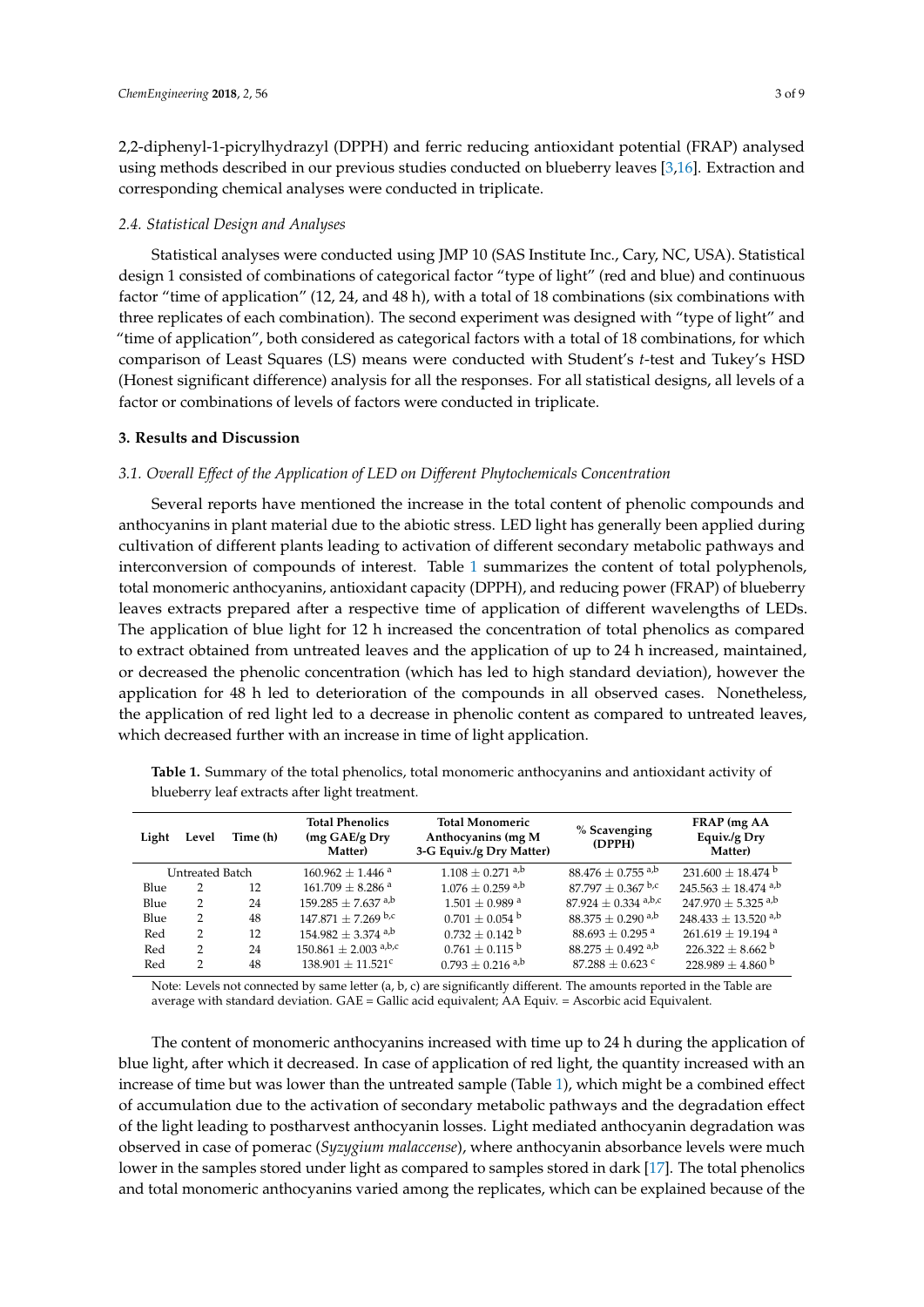fact that the samples collected were a mix of different cultivars of blueberry leaves. Hence, due to the inherent variation of the nature of the biological material, the reaction to external stress factors varied.

There are no reported examples of postharvest application of blue or red LEDs, however, in a study by Britz et al., the postharvest application of deep UV radiation using LEDs were observed to increase the shelf-life of strawberries [\[18\]](#page-8-0). Some wavelengths of light have been reported to have a superior impact on the synthesis and accumulation of total phenolics than other wavelengths, as observed in the greenhouse cultivation of baby lettuce [\[19\]](#page-8-1). This can also explain the comparatively higher concentration of phenolics and anthocyanins found in the leaves exposed to blue light than red light in the current case. For red curled lettuce grown under different wavelengths of light, anthocyanin content was observed to be the highest in cases with the combined application of blue and red lights, however anthocyanin synthesis was observed to be inhibited by the monochromatic red light [\[13\]](#page-7-12).

# *3.2. Overall Effect of the Application of LED on Antioxidant Activity*

Stress conditions, such as application of far-infrared radiations, wounding, or different postharvest storage conditions, have been observed to increase the antioxidant activity in different biomaterials including different fruits and vegetables [\[8\]](#page-7-7). In the current study, the percentage scavenging capacity of DPPH of the light treated samples was similar to the untreated sample (Table [1\)](#page-2-0). Environmental factors significantly contribute to the composition and related properties of the plant materials, including antioxidant activity [\[20](#page-8-2)[–23\]](#page-8-3). In the current study, the leaves were harvested during the fall season, which might be the reason of the similarity between untreated and light treated samples. The accumulation or the synthesis of phytochemicals in the different parts of the plant reaches a point of saturation during the growth of a plant. In our earlier study [\[24\]](#page-8-4), it was observed that blueberry leaves collected in October had higher total phenolics content, anthocyanin content, and percentage scavenging capacity of DPPH and FRAP compared to the leaves harvested in May, July, and September. Similar observations were reported in case of Rabbiteye Blueberry (*Vaccinium ashei*) leaves [\[25\]](#page-8-5). High anthocyanin content has been associated with the autumn colours and has physiological significance in case of senescing leaves [\[26](#page-8-6)[,27\]](#page-8-7). Fall season is the last harvest season of blueberries, hence the end of the period of cultivation in the cycle of a year, which is the time when the leaves reach the point of saturation of phytochemicals and antioxidant activity [\[24–](#page-8-4)[27\]](#page-8-7), hence the DPPH scavenging activity of the untreated blueberry leaves were similar to the treated blueberry leaves. However, FRAP of the leaves treated with blue light was higher as compared to untreated samples which increased slightly with time. The extract prepared with leaves treated with red light for 12 h had higher FRAP than both untreated and the other treated samples with both red and blue light. However, it was observed that FRAP of samples treated with blue light was maintained at a higher level as compared to samples treated with red light for 24 and 48 h. The rate of decline of ferric reducing antioxidant potential was higher in samples treated with red light than observed in case of samples treated with blue light. In one of the previous reported studies, samples treated with red light had higher Trolox equivalent antioxidant capacity as compared to blue light application of LED on pea seedlings [\[28\]](#page-8-8). Overall, the antioxidant activities of all the samples were high. Results were similar to the highest levels of antioxidant activity obtained for the leaves harvested in the early and late fall season in the previous study of variation of antioxidant activity of the blueberry leaves extract with harvest season [\[24\]](#page-8-4). Results were also similar to the higher levels of antioxidant activities obtained in case of study of effect of drying parameters on the antioxidant activity of the blueberry leaves extracts [\[16\]](#page-7-15).

Overall, although the concentration of the analysed phytochemicals and antioxidant activities were not significantly different, however, based on the results obtained, the possible increase and/or retention of the phytochemicals and their corresponding activity in the leaves can be proposed, which should be further analysed through more elaborated and structured experimental designs with different cultivars. The positive effects of LEDs have been reported in earlier studies with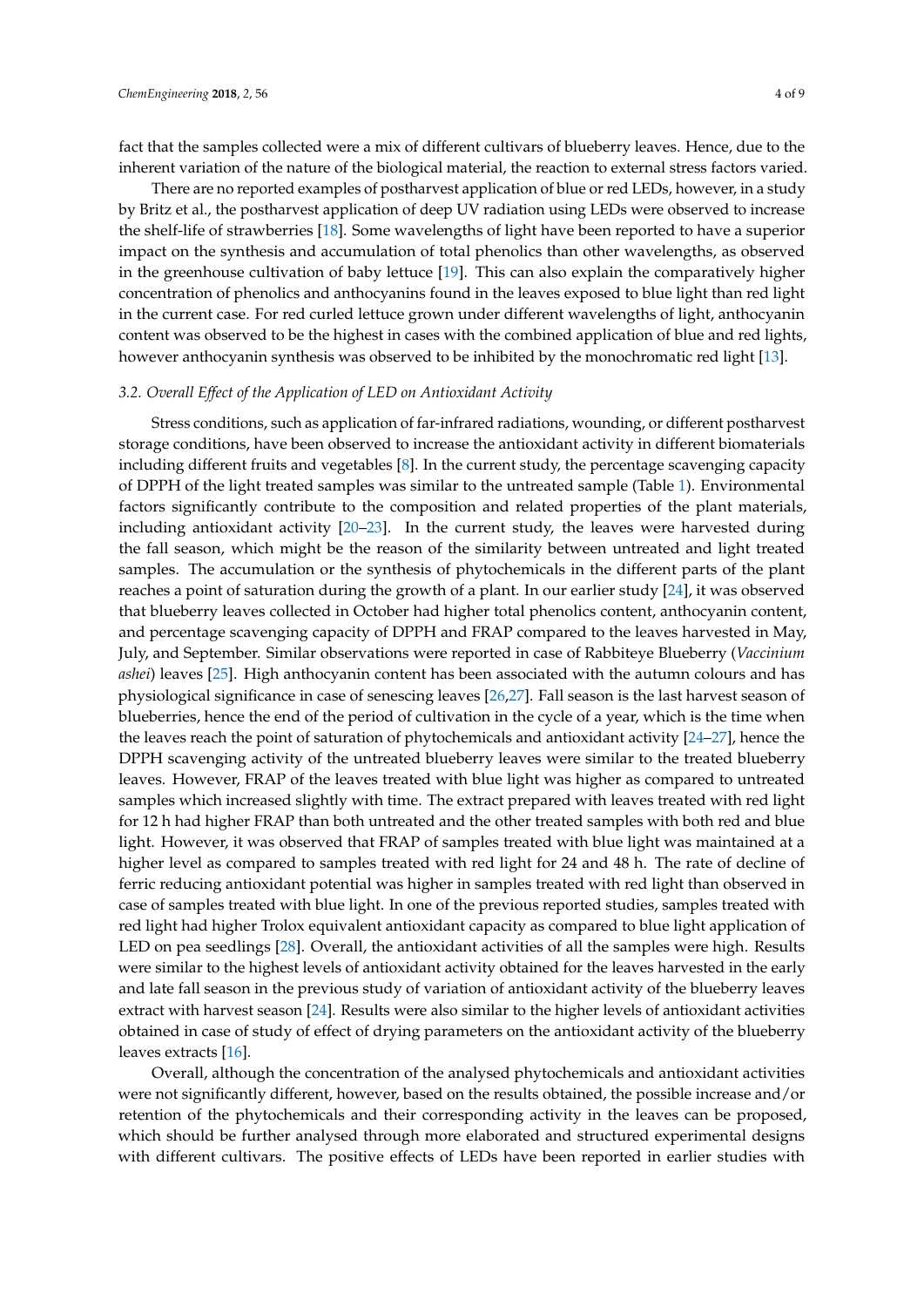other biomaterials. Based on current preliminary observations, positive effects of postharvest LEDs application on leaves can be expected.

## *3.3. Statistical Analysis*

The analysis of variance (ANOVA) analyses results are summarised in Table [2.](#page-4-0) The relative variation among the highest and lowest responses was low, the  $R<sup>2</sup>$  value was low and the model was not significant in the case of total monomeric anthocyanin obtained and FRAP. The different factors of light and time of application were only significant in case of total phenolic content, where it can be interpreted that with an increase in time of application of light, the total phenolic content decreased (Table [1\)](#page-2-0). The interaction between type of light and time of application was only significant in case of DPPH scavenging activity. In the case of both wavelengths, the monomeric anthocyanin content decreased with increased period of the application of light, which can be attributed to the deterioration of anthocyanin with longer period of light application, as has been observed in the previous cases of degradation of anthocyanins with exposure to light in case of pomerac (*Syzygium malaccense*) as compared to samples stored in dark [\[17\]](#page-7-16). Shorter time periods of application of blue light resulted in higher concentrations of monomeric anthocyanins. Hence, it can be deduced that the application of blue light for a shorter period of time might be a better option for obtaining high values of anthocyanins.

<span id="page-4-0"></span>**Table 2.** Summary of the results obtained from ANOVA analysis of the responses obtained and the corresponding parameter estimates of the different factors in first statistical design with categorical factor light and continuous factor time (h) of application.

| <b>Terms</b>               | <b>Total Phenolic Content (mg)</b><br>GAE/g Dry Matter) |              | <b>Total Monomeric Anthocyanins</b><br>(mg M 3-G Equiv/g Dry Matter) | % Scavenging<br>(DPPH) |                                         | FRAP (mg AAE/g<br>Dry Matter) |                                         |              |
|----------------------------|---------------------------------------------------------|--------------|----------------------------------------------------------------------|------------------------|-----------------------------------------|-------------------------------|-----------------------------------------|--------------|
|                            | $R^2 = 0.60539$ ,<br>$RMSE = 6.908147$                  |              | $R^2 = 0.235918$ , RMSE = 0.450349                                   |                        | $R^2 = 0.635456$ ,<br>$RMSE = 0.388165$ |                               | $R^2 = 0.318337$ ,<br>$RMSE = 15.10236$ |              |
|                            | Parameter<br>estimate                                   | Prob > F     | Parameter<br>estimate                                                | Prob > F               | Parameter<br>estimate                   | Prob > F                      | Parameter<br>estimate                   | Prob > F     |
| Intercept                  | 151.41652                                               | $< 0.0001$ * | 0.9152788                                                            | $< 0.0001$ *           | 88.035981                               | $< 0.0001$ *                  | 242.45946                               | $< 0.0001$ * |
| Light [Blue]               | 4.0768398                                               | $0.0264*$    | 0.150036                                                             | 0.1830                 | 0.0290972                               | 0.7572                        | 5.0049603                               | 0.1852       |
| Time (h)                   | $-7.66342$                                              | $0.0016*$    | $-0.108726$                                                          | 0.4087                 | $-0.205911$                             | 0.0823                        | $-6.209325$                             | 0.1690       |
| Light [Blue] *<br>Time (h) | 0.5097403                                               | 0.7984       | $-0.138083$                                                          | 0.2977                 | 0.5020415                               | $0.0004*$                     | 7.4890873                               | 0.1021       |
| Model                      |                                                         | $0.0038*$    |                                                                      | 0.2731                 |                                         | $0.0022*$                     |                                         | 0.1360       |
| Lack of fit                |                                                         | 0.8953       |                                                                      | 0.2515                 |                                         | 0.9628                        |                                         | 0.0678       |

Note: \* signify that the term is significantly affecting the response. AAE: Ascorbic acid equivalent

According to the student's *t*-test and Tukey's HSD analyses of comparison of LS means (Table [3\)](#page-5-0), no significant difference of the response was observed between the types of lights other than in the case of total phenolics. Only the application of light for 48 h was observed to give significantly less total phenolics than during the application of light for 12 and 24 h. In the case of all other measured responses, there was no significant effect of different time periods of application of light. Among the interaction effects of time and wavelength, there is overlap between the connecting letters indicating similarities between the different responses. There was no significant interaction of the combinations of the factors levels on the total monomeric anthocyanins and FRAP (Table [3\)](#page-5-0). However, for the total phenolic extraction, blue light applied for 12 h had a significantly different effect than red light applied for 48 h, which leads to a much higher yield of total phenolics in the blueberry leaf extracts. Overall, though the DPPH scavenging activity was high for all samples, there was significant difference between the DPPH activity of the extracts obtained with red light applied for 12 h and 48 h, where 12 h application of red light led to higher DPPH scavenging activity than for 48 h.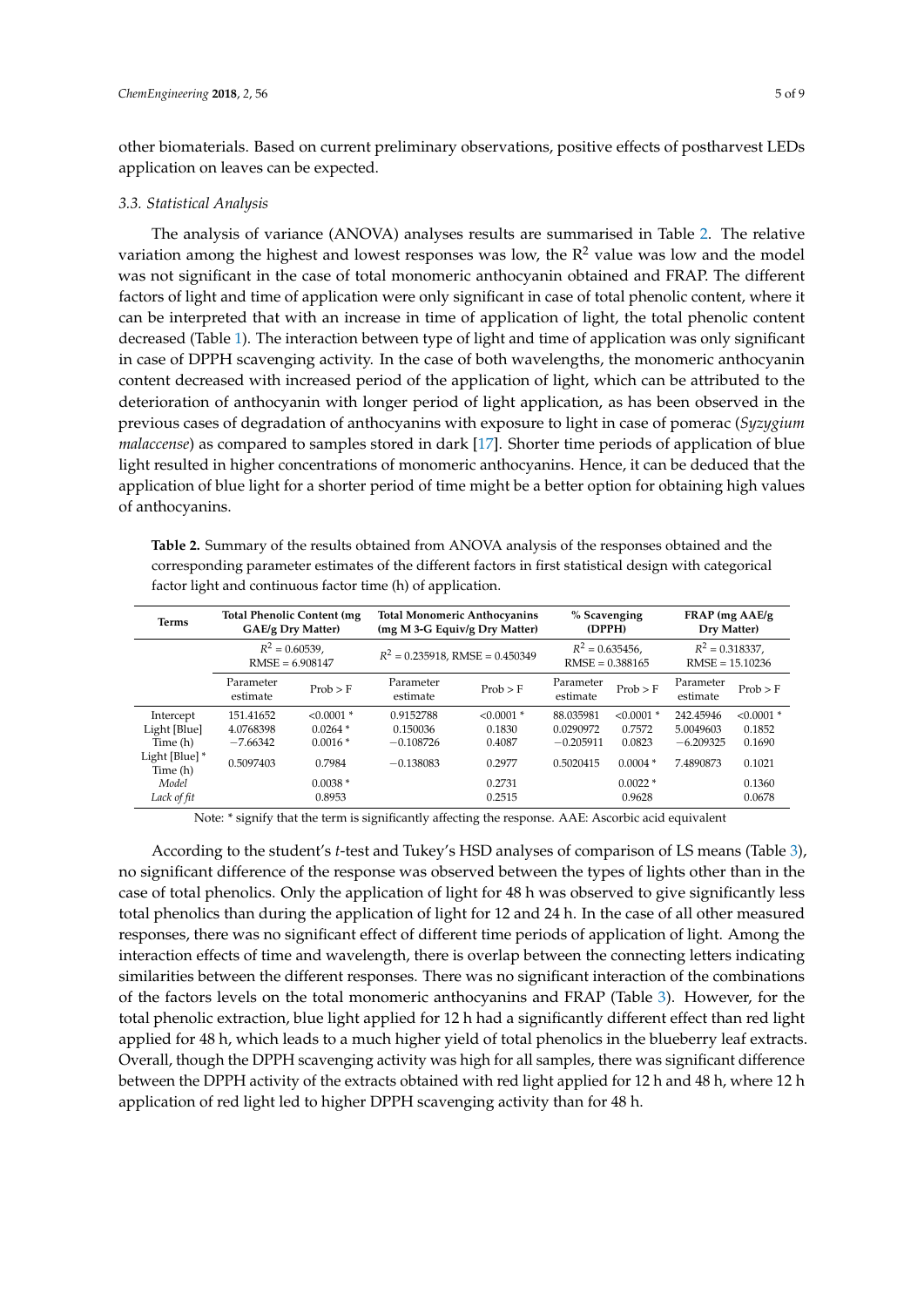| Level              | <b>Total Phenolic Content</b> |                   | <b>Total Monomeric</b><br><b>Anthocyanin Content</b> |                   | % Scavenging (DPPH)   |                   | FRAP (mg AAE/g Dry<br>Matter) |                   |
|--------------------|-------------------------------|-------------------|------------------------------------------------------|-------------------|-----------------------|-------------------|-------------------------------|-------------------|
|                    | Connecting<br>Letters         | Least Sq.<br>Mean | Connecting<br>Letters                                | Least Sq.<br>Mean | Connecting<br>Letters | Least Sq.<br>Mean | Connecting<br>Letters         | Least Sq.<br>Mean |
|                    | Light                         |                   |                                                      |                   |                       |                   |                               |                   |
| Blue               | A                             | 156.28822         | $\overline{A}$                                       | 1.0927381         | A                     | 88.032175         | $\overline{A}$                | 247.32222         |
| Red                | B                             | 148.24781         | А                                                    | 0.7619810         | А                     | 88.085545         | A                             | 238.97654         |
|                    | Time (h)                      |                   |                                                      |                   |                       |                   |                               |                   |
| 12                 | A                             | 158.34545         | $\overline{A}$                                       | 0.9042000         | A                     | 88.245357         | A                             | 253.59074         |
| 24                 | A                             | 155.07273         | A                                                    | 1.1312286         | A                     | 88.099420         | A                             | 237.14630         |
| 48                 | B                             | 143.38586         | A                                                    | 0.7466500         | А                     | 87.831803         | A                             | 238.71111         |
| Light $*$ Time (h) |                               |                   |                                                      |                   |                       |                   |                               |                   |
| Blue * 12 h        | $\mathsf{A}$                  | 161.70909         | A                                                    | 1.0764286         | A B                   | 87.797328         | $\mathsf{A}$                  | 245.56296         |
| Blue * 24 h        | A                             | 159.28485         | A                                                    | 1.5011286         | A <sub>B</sub>        | 87.923796         | A                             | 247.97037         |
| Blue * 48 h        | A B                           | 147.87071         | А                                                    | 0.7006571         | A B                   | 88.375399         | A                             | 248.43333         |
| Red * 12 h         | A B                           | 154.98182         | $\mathsf{A}$                                         | 0.7319714         | A                     | 88.693385         | A                             | 261.61852         |
| Red * 24 h         | A B                           | 150.86061         | A                                                    | 0.7613286         | A B                   | 88.275043         | A                             | 226.32222         |
| Red * 48 h         | B                             | 138.90101         | А                                                    | 0.7926429         | B                     | 87.288206         | А                             | 228.98889         |

<span id="page-5-0"></span>**Table 3.** Summary of Student's *t*-test and Tukey's HSD analysis of comparison of LS means for experimental design with categorical factors light and time interval (2nd statistical design) to analyse the effect on different extracted component.

Note: Levels not connected by same letter (A, B) are significantly different. \* represents the combination of the two factor levels.

# *3.4. Effect of LED Application on Total Colour Change*

The colour indices of the leaves observed before and after treatment have been summarised in Table [4.](#page-5-1) The greater value of parameter *L*\* to *L* (lightness or darkness) implied that treated leaves were lighter in colour after treatment than before treatment. The more positive value of parameter *a*\* than *a* (green or red) implied an increase in redness of the leaves after treatment; the higher value of parameter *b*\* than *b* (blue or yellow) implied an increase in yellowness of the leaves. The change in colour increased with an increase in time both in case of application of red and blue light; hence time was found to be the only significant factor.

<span id="page-5-1"></span>**Table 4.** Summary of colour change and ANOVA analysis of the variation of colour change of leaves as affected by the light treatment and time of application.

| Light                             | Time (h)                | L        | a        | b         | L'        | $a^{\prime}$ | b'    | $\delta E$ |  |  |
|-----------------------------------|-------------------------|----------|----------|-----------|-----------|--------------|-------|------------|--|--|
| Blue                              | 12                      | 39.48    | $-14.18$ | 21.28     | 40.18     | $-14.67$     | 21.74 | 0.97       |  |  |
| Blue                              | 24                      | 38.67    | $-14.74$ | 20.23     | 42.11     | $-13.90$     | 23.26 | 4.66       |  |  |
| Blue                              | 48                      | 37.67    | $-14.27$ | 19.05     | 43.10     | $-11.63$     | 22.97 | 7.20       |  |  |
| Red                               | 12                      | 38.95    | $-15.45$ | 20.79     | 39.67     | $-14.53$     | 21.39 | 1.31       |  |  |
| Red                               | 24                      | 38.33    | $-14.71$ | 19.97     | 41.31     | $-13.22$     | 22.58 | 4.23       |  |  |
| Red                               | 48                      | 38.80    | $-14.47$ | 20.12     | 43.89     | $-12.43$     | 23.72 | 6.57       |  |  |
| $R^2$ = 0.923981, RMSE = 1.129238 |                         |          |          |           |           |              |       |            |  |  |
|                                   | Term                    |          |          |           | Estimate  |              |       | Prob > F   |  |  |
|                                   | Intercept               |          | 4.460739 | $0.0107*$ |           |              |       |            |  |  |
|                                   | Light [Blue]            | 0.144676 |          |           | 0.7852    |              |       |            |  |  |
|                                   | Time (h) (12,48)        | 2.720988 |          |           | $0.0391*$ |              |       |            |  |  |
|                                   | Light [Blue] * Time (h) | 0.219407 |          |           | 0.7305    |              |       |            |  |  |
|                                   | Model                   |          |          |           | 0.1118    |              |       |            |  |  |

Note: \* represents significant values.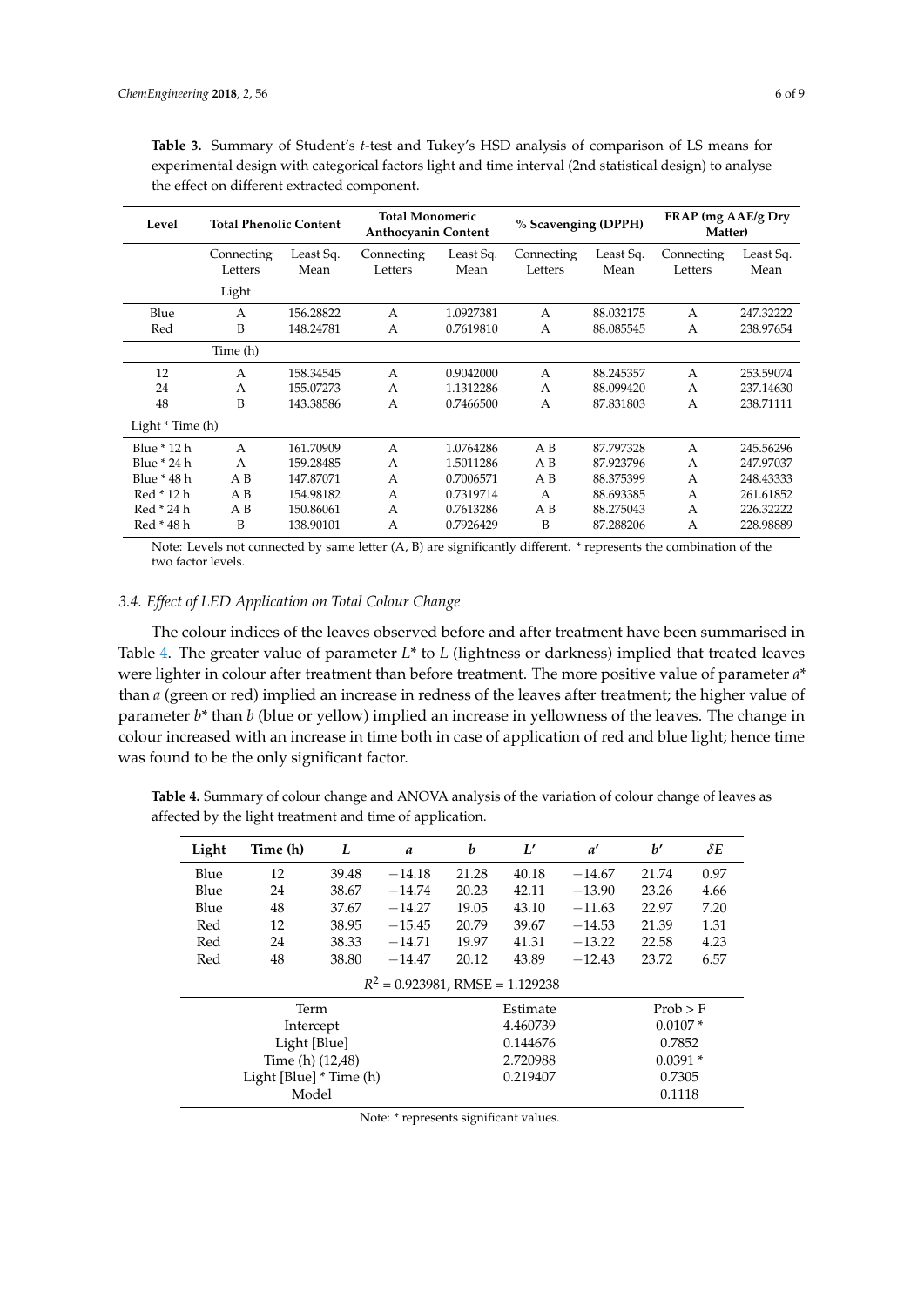In North America, the harvest season of blueberries varies with different cultivars; the fall season is the end of harvesting season after which leaves fall. Blueberry leaves turn red during the fall because of the accumulation of anthocyanins and deterioration of chlorophyll [\[27\]](#page-8-7), however the degree of redness varies with different cultivars. Some species might have more red leaves than others. The capacity to develop anthocyanins or the rate of deterioration of different colour compounds leading to a change of colour of leaves after harvest depends on the variety as well. Though there was no significant correlation found between the colour change and the monomeric anthocyanin or total phenolics content, it cannot be entirely rejected as strong positive correlation has been observed between redness of blueberry leaves and total monomeric anthocyanin content during our previous studies [\[24\]](#page-8-4). As the time of collection of leaves in the current study was near the stage of senescence, there might have been an inherent constraint on the mechanism of development of various phytochemicals and colour components.

Though postharvest UV light application or light application during different stages of growth has been observed leading to accumulation of different types of phenolic compounds [\[29,](#page-8-9)[30\]](#page-8-10) in different fruits and vegetables, the initial concentration of the target compounds in the biomaterials determines the effect of different light sources applied. In the case of apples, it was observed that the capacity to respond to the application of UV-B wavelength was higher for the apple tissues with lower initial levels of anthocyanins than the apple tissues with higher initial levels [\[31\]](#page-8-11). The leaves in the current case were collected during the fall season when the concentration of phenolic compounds are already high and leaves are generally mature, as observed in previous studies also [\[16,](#page-7-15)[24\]](#page-8-4). Therefore, it can be deduced that the response of these blueberry leaf tissues in terms of accumulation or increase of the phenolic compounds concentration also depended on the maturity level of the leaves. Hence, the extent of the increase in different responses observed in the current study can be considered as a marked improvement in the quality of leaves, which can be applied and investigated for leaves collected at different periods of the year. Therefore, further research is required to understand the effect of the different wavelengths of light and determine the proper time and stage of collection of the leaves for postharvest application of LED.

# **4. Conclusions**

Overall, the application of blue light for a shorter period of time resulted in higher levels of phenolic levels and monomeric anthocyanin content. Though percentage scavenging of DPPH was similar among all samples, application of red light for a shorter period of time led to significantly higher FRAP than in case of untreated leaves. Also, time of application of light was observed to be a significant factor. Though the leaves were harvested in fall season which lead to the inherent high levels of all the responses, application of blue LED for a shorter period of time can be effective for preservation and increase of phenolic components and antioxidant activity of the blueberry leaves. However, further analyses in this direction are required for the development and optimisation of LED application methods to augment highest phenolic accumulation in different biomaterials. Further research is also required to generalize this phenomenon and understand the mechanisms behind the process of accumulation of these compounds and associated increase in antioxidant activity. Similar studies should also be replicated for the leaves collected at different other stages of plant growth.

**Author Contributions:** W.R. conceptualised the research, conducted experiments and wrote the manuscript. V.O. supervised the project. M.L. supported the project and provided the lab facilities for conducting the experiments.

**Funding:** The authors thank the Natural Sciences and Engineering Research Council of Canada for the research funding.

**Acknowledgments:** We are grateful to G.S.V.R. (James McGill Professor, Bioresource Engineering Department, Macdonald Campus, McGill University, Canada) for providing us the facilities to conduct the experiments. We also thank Y.G. (Research Engineer, Bioresource Engineering Department, Macdonald Campus, McGill University, Canada) and R.W. (Research Associate, Bioresource Engineering Department, Macdonald Campus, McGill University, Canada) for their guidance and support during the study.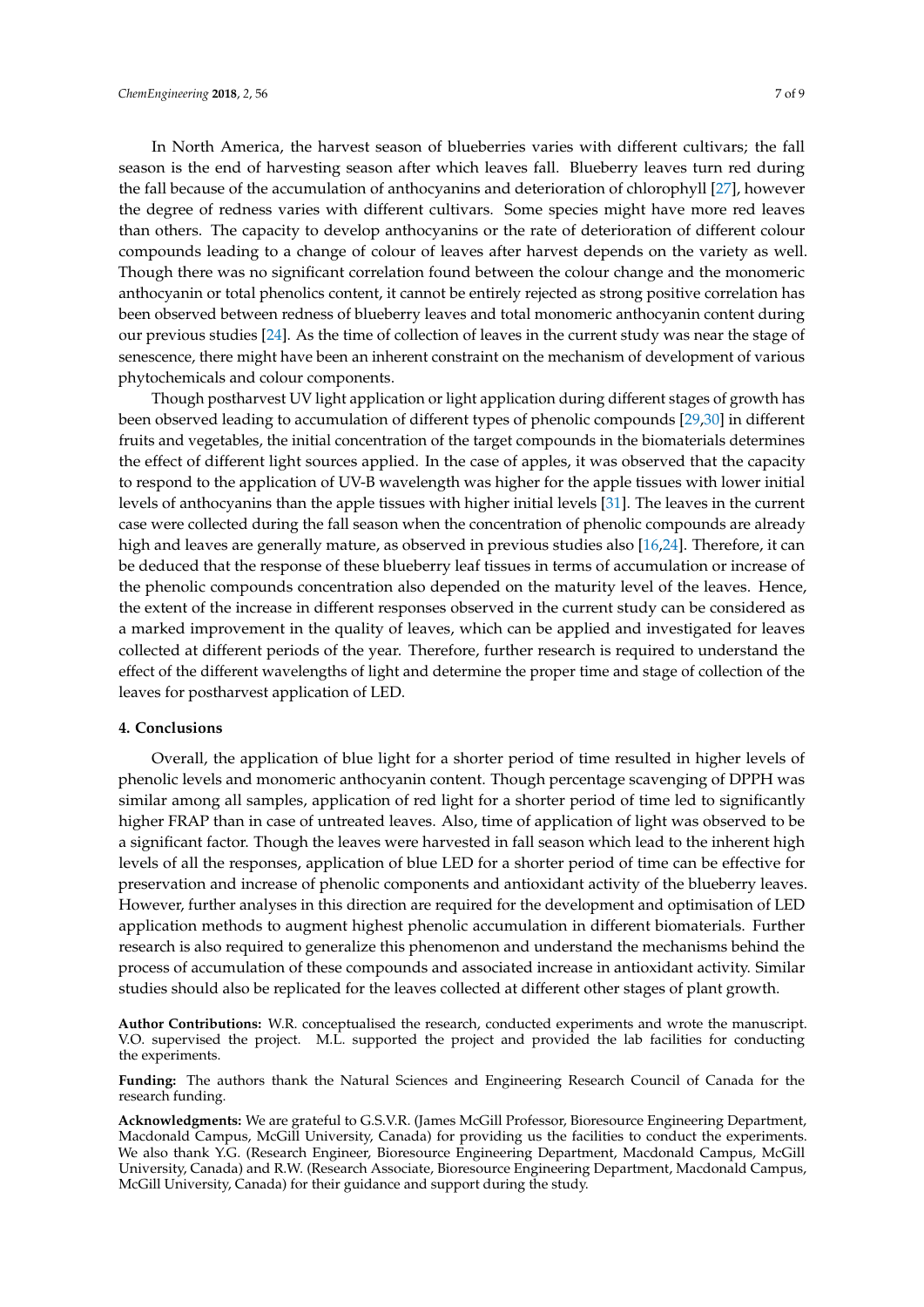**Conflicts of Interest:** The authors declare no conflicts of interest.

# **References**

- <span id="page-7-0"></span>1. Kim, S.M.; Shang, Y.F.; Um, B.H. Preparative separation of chlorogenic acid by centrifugal partition chromatography from highbush blueberry leaves (*Vaccinium corymbosum* L.). *Phytochem. Anal.* **2010**, *21*, 457–462. [\[CrossRef\]](http://dx.doi.org/10.1002/pca.1218) [\[PubMed\]](http://www.ncbi.nlm.nih.gov/pubmed/20310076)
- <span id="page-7-1"></span>2. Hicks, J.M.; Muhammad, A.; Ferrier, J.; Saleem, A.; Cuerrier, A.; Arnason, J.T.; Colson, K.L. Quantification of chlorogenic acid and hyperoside directly from crude blueberry (*Vaccinium angustifolium*) leaf extract by NMR spectroscopy analysis: Single-laboratory validation. *J. AOAC Int.* **2012**, *95*, 1406–1411. [\[CrossRef\]](http://dx.doi.org/10.5740/jaoacint.11-415) [\[PubMed\]](http://www.ncbi.nlm.nih.gov/pubmed/23175973)
- <span id="page-7-2"></span>3. Routray, W.; Orsat, V. MAE of phenolic compounds from blueberry leaves and comparison with other extraction methods. *Ind. Crops Prod.* **2014**, *58*, 36–45. [\[CrossRef\]](http://dx.doi.org/10.1016/j.indcrop.2014.03.038)
- <span id="page-7-3"></span>4. Harris, C.S.; Burt, A.J.; Saleem, A.; Le, P.M.; Martineau, L.C.; Haddad, P.S.; Bennett, S.A.L.; Arnason, J.T. A single HPLC PAD APCI/MS method for the quantitative comparison of phenolic compounds found in leaf, stem, root and fruit extracts of *Vaccinium angustifolium*. *Phytochem. Anal.* **2007**, *18*, 161–169. [\[CrossRef\]](http://dx.doi.org/10.1002/pca.970) [\[PubMed\]](http://www.ncbi.nlm.nih.gov/pubmed/17439018)
- <span id="page-7-4"></span>5. Ehlenfeldt, M.K.; Prior, R.L. Oxygen radical absorbance capacity (ORAC) and phenolic and anthocyanin concentrations in fruit and leaf tissues of highbush blueberry. *J. Agric. Food Chem.* **2001**, *49*, 2222–2227. [\[CrossRef\]](http://dx.doi.org/10.1021/jf0013656) [\[PubMed\]](http://www.ncbi.nlm.nih.gov/pubmed/11368580)
- <span id="page-7-5"></span>6. Grace, M.H.; Ribnicky, D.M.; Kuhn, P.; Poulev, A.; Logendra, S.; Yousef, G.G.; Raskin, I.; Lila, M.A. Hypoglycemic activity of a novel anthocyanin-rich formulation from lowbush blueberry, *Vaccinium angustifolium* Aiton. *Phytomedicine* **2009**, *16*, 406–415. [\[CrossRef\]](http://dx.doi.org/10.1016/j.phymed.2009.02.018) [\[PubMed\]](http://www.ncbi.nlm.nih.gov/pubmed/19303751)
- <span id="page-7-6"></span>7. Chatterjee, A.; Yasmin, T.; Bagchi, D.; Stohs, S.J. Inhibition of Helicobacter pylori in vitro by various berry extracts, with enhanced susceptibility to clarithromycin. *Mol. Cell. Biochem.* **2004**, *265*, 19–26. [\[CrossRef\]](http://dx.doi.org/10.1023/B:MCBI.0000044310.92444.ec) [\[PubMed\]](http://www.ncbi.nlm.nih.gov/pubmed/15543930)
- <span id="page-7-7"></span>8. Cisneros-Zevallos, L. The Use of Controlled Postharvest Abiotic Stresses as a Tool for Enhancing the Nutraceutical Content and Adding-Value of Fresh Fruits and Vegetables. *J. Food Sci.* **2003**, *68*, 1560–1565. [\[CrossRef\]](http://dx.doi.org/10.1111/j.1365-2621.2003.tb12291.x)
- <span id="page-7-8"></span>9. Chen, T.H.; Murata, N. Glycinebetaine protects plants against abiotic stress: Mechanisms and biotechnological applications. *Plant Cell Environ.* **2011**, *34*, 1–20. [\[CrossRef\]](http://dx.doi.org/10.1111/j.1365-3040.2010.02232.x) [\[PubMed\]](http://www.ncbi.nlm.nih.gov/pubmed/20946588)
- <span id="page-7-9"></span>10. Giri, J. Glycinebetaine and abiotic stress tolerance in plants. *Plant Signal. Behav.* **2011**, *6*, 1746–1751. [\[CrossRef\]](http://dx.doi.org/10.4161/psb.6.11.17801) [\[PubMed\]](http://www.ncbi.nlm.nih.gov/pubmed/22057338)
- <span id="page-7-10"></span>11. Eichholz, I.; Huyskens-Keil, S.; Keller, A.; Ulrich, D.; Kroh, L.W.; Rohn, S. UV-B-induced changes of volatile metabolites and phenolic compounds in blueberries (*Vaccinium corymbosum* L.). *Food Chem.* **2011**, *126*, 60–64. [\[CrossRef\]](http://dx.doi.org/10.1016/j.foodchem.2010.10.071)
- <span id="page-7-11"></span>12. Murugesan, R.; Orsat, V.; Lefsrud, M. Effect of pulsed ultraviolet light on the total phenol content of elderberry (*Sambucus nigra*) fruit. *Food Nutr. Sci.* **2012**, *3*, 774.
- <span id="page-7-12"></span>13. Heo, J.; Kang, D.; Bang, H.; Hong, S.; Chun, C.; Kang, K. Early growth, pigmentation, protein content, and phenylalanine ammonia-lyase activity of red curled lettuces grown under different lighting conditions. *Korean J. Hortic. Sci. Technol.* **2012**, *30*, 6–12. [\[CrossRef\]](http://dx.doi.org/10.7235/hort.2012.11118)
- <span id="page-7-13"></span>14. Lee, N.; Lee, M.-J.; Kim, Y.-K.; Park, J.-C.; Park, H.-K.; Choi, J.-S.; Hyun, J.-N.; Kim, K.-J.; Park, K.-H.; Ko, J.-K.; et al. Effect of light emitting diode radiation on antioxidant activity of barley leaf. *J. Korean Soc. Appl. Biol. Chem.* **2010**, *53*, 685–690. [\[CrossRef\]](http://dx.doi.org/10.3839/jksabc.2010.104)
- <span id="page-7-14"></span>15. Avercheva, O.; Berkovich, Y.A.; Erokhin, A.; Zhigalova, T.; Pogosyan, S.; Smolyanina, S. Growth and photosynthesis of Chinese cabbage plants grown under light-emitting diode-based light source. *Russ. J. Plant Physiol.* **2009**, *56*, 14–21. [\[CrossRef\]](http://dx.doi.org/10.1134/S1021443709010038)
- <span id="page-7-15"></span>16. Routray, W.; Orsat, V.; Gariepy, Y. Effect of different drying methods on the microwave extraction of phenolic components and antioxidant activity of highbush blueberry leaves. *Dry. Technol.* **2014**, *32*, 1888–1904. [\[CrossRef\]](http://dx.doi.org/10.1080/07373937.2014.919002)
- <span id="page-7-16"></span>17. Sankat, C.K.; Basanta, A.; Maharaj, V. Light mediated red colour degradation of the pomerac (*Syzygium malaccense*) in refrigerated storage. *Postharvest Biol. Technol.* **2000**, *18*, 253–257. [\[CrossRef\]](http://dx.doi.org/10.1016/S0925-5214(99)00081-2)